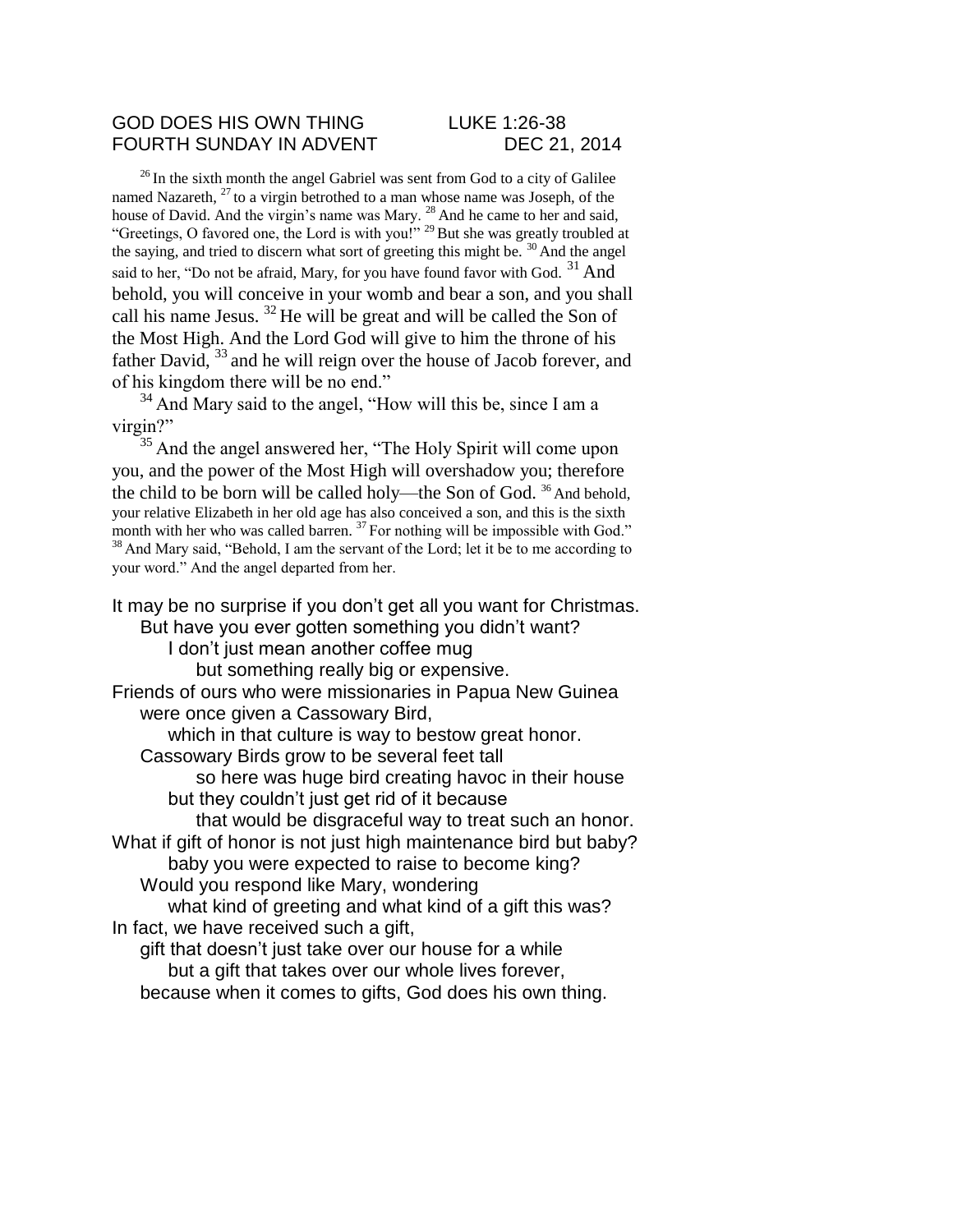## GOD CHOOSES US OUT OF HIS OWN GRACE. GOD SENDS HIS OWN SON TO BE OUR SAVIOR. GOD DOES HIS OWN WORK IN AND THROUGH US.

# GOD CHOOSES US OUT OF HIS OWN GRACE.

 $26$  In the sixth month the angel Gabriel was sent from God to a city of Galilee named Nazareth,  $27 \times 27$  to a virgin betrothed to a man whose name was Joseph, of the house of David. And the virgin's name was Mary. <sup>28</sup> And he came to her and said, "Greetings, O favored one, the Lord is with you!"  $^{29}$  But she was greatly troubled at the saying, and tried to discern what sort of greeting this might be.  $30$  And the angel said to her, "Do not be afraid, Mary, for you have found favor with God.

Someone you are not sure you recognize comes up to you and says, "Boy, and I glad to see you." or you get a letter, email or phone call that begins, "Congratulations, you are a winner…" What is your first reaction? Maybe you are suspicious. Maybe this is how Mary feels when greeted by Gabriel. I don't know what she was doing when this happened, but appearance of messenger may have been surprise. She may or may not have realized this stranger was angel but angel does have to say, as always, "Don't be afraid." But the greeting itself that troubles & confuses her seems to me like a very wonderful greeting. Not just standard greeting: The Lord be with you. but statement, "The Lord is with you. And title, "O favored one, is reemphasized: you have found favor with God. Maybe she recalls another who was greeted in this way in similar situation: when Israel is dominated by enemies. Gideon, young man in unsuccessful family, was hot, sweaty, frustrated at trying to scratch out a living when angel appeared to him saying, "Hail mighty warrior, the Lord is with you." and commissioned him to lead attack against Midianites overpowering them. His reply was "Yeah, right." Maybe Mary suspected an equally ridiculous assignment.

if so, she was wrong, it was much more ridiculous.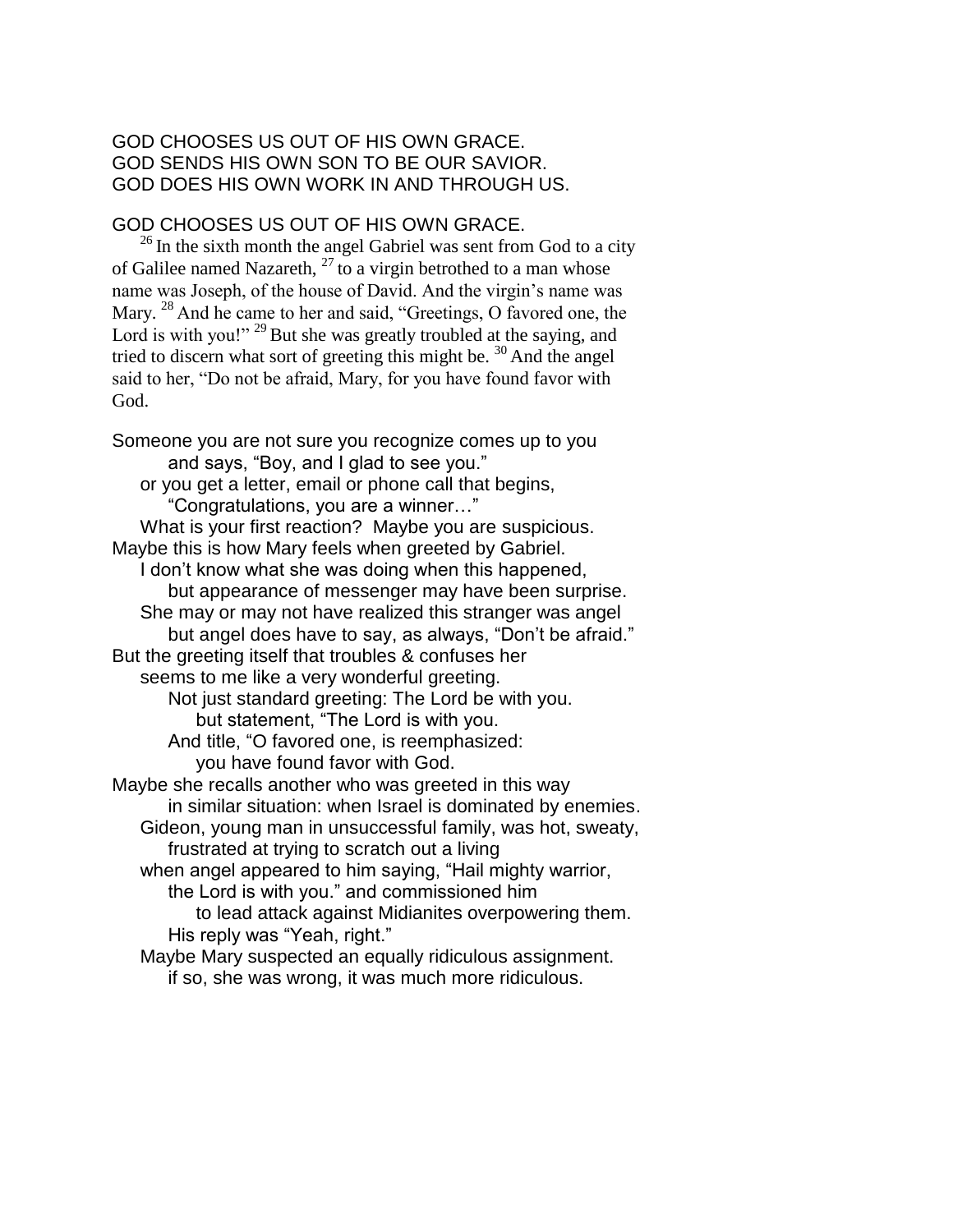Or maybe, just as Gideon knew he was no mighty warrior, maybe Mary simply realized she did not qualify as one who found favor with God. This messenger must have the wrong address. Maybe she realized how much she already failed at the ordinary everyday things God called her to do. But this is exactly who finds favor with God. As she later exclaims to Elizabeth in the Magnificat, he who exalts himself before God is humbled, but he who humbles himself in repentance is exalted. Whenever anyone finds favor in the eyes of God, as Noah and Abraham, also called to do big things, the goodness is not in the person God is looking at, but in the eyes of God himself, who looks on us in mercy. The same is true of each one of us. As we reflect on things about which we have said to selves, "this time I am going to… keep from getting angry, or not eat that extra candy, or stay in my budget... we may not say to selves: "God is really happy with me." But more important is what God says to us because of his own goodness and grace: "I love you. You belong to me. I forgive you." "Do not be afraid. The Lord is with you. You are favored."

It is always hard to believe these words from God, but this is the first hard task to which God calls us

and it is all because…

## GOD SENDS HIS OWN SON TO BE OUR SAVIOR.

 $31$  And behold, you will conceive in your womb and bear a son, and you shall call his name Jesus. <sup>32</sup> He will be great and will be called the Son of the Most High. And the Lord God will give to him the throne of his father David,  $33$  and he will reign over the house of Jacob forever, and of his kingdom there will be no end."

God says not just, you are to give birth to a child who is 8 lbs. or 10 or 12, which might be hard, but you are to give birth to a child who fills the universe. God says not: I want you to raise child who is well behaved, but one that will be perfect in every way. God says not: you will raise child successful in family business

but you will raise child who will inherit throne & reign as king.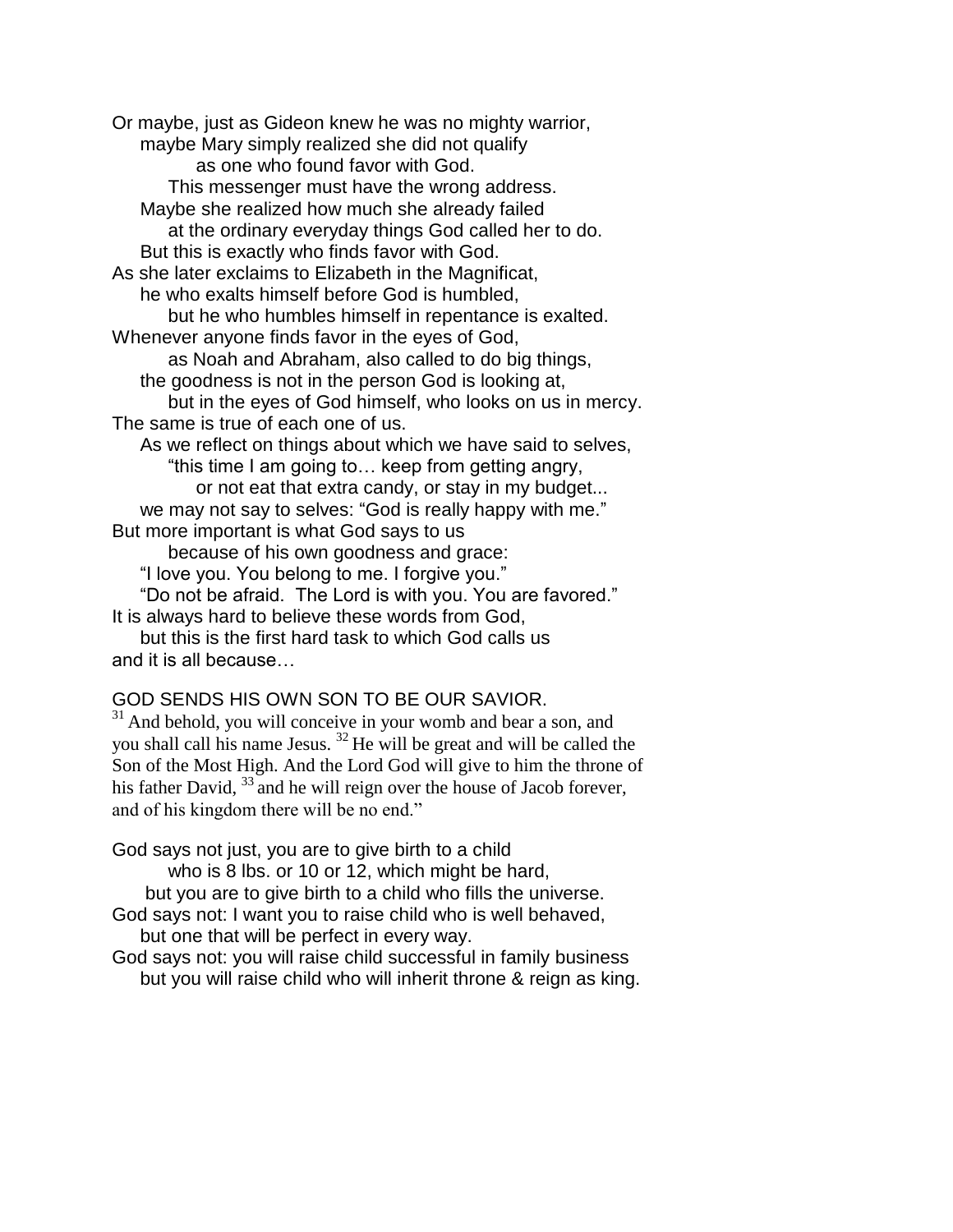In fact, unlike all other kings, his reign will never end. God says not just, I want you to love child who will get hurt or who will fight and die, which would be hard,

but to love a child who innocently dies for sins of others. How in the world is Mary supposed to be able to do all this? She is not. This is all the doing not of the child's mother,

but of his heavenly Father.

This is the point. God is giving us his own son.

Because of all the things we fail to do,

God himself must be our savior.

To save sinners who find it hard to do such little things as

- giving God the time of day to pray read his word,

- being kind and gentle without our own family members,

- using a fraction of his blessings to help others,

- saying a pleasant word to an unpleasant person.

Because of all we fail to do, God will do it all himself.

He never asks for volunteers to participate in his plan. Jesus, the eternal son of God himself,

willingly gives up all his power and glory

to sacrifice himself for our sake.

Of all the big, powerful things the creator of universe has done none is more incredible as this amazingly tiny, tiny thing, that God, maker of universe, makes himself a single cell,

that God, who controls the history of all empires

makes himself a baby who can't control his own little fist. that God, who is Lord of life and the giver of all life

makes himself weak and able to die.

This is what God does for us, but even more amazing…

## GOD DOES HIS OWN WORK IN AND THROUGH US.

 $34$  And Mary said to the angel, "How will this be, since I am a virgin?"

<sup>35</sup> And the angel answered her, "The Holy Spirit will come upon you, and the power of the Most High will overshadow you; therefore the child to be born will be called holy—the Son of God.<sup>36</sup> And behold, your relative Elizabeth in her old age has also conceived a son, and this is the sixth month with her who was called barren.  $37$  For nothing will be impossible with God."<sup>38</sup> And Mary said, "Behold, I am the servant of the Lord; let it be to me according to your word." And the angel departed from her.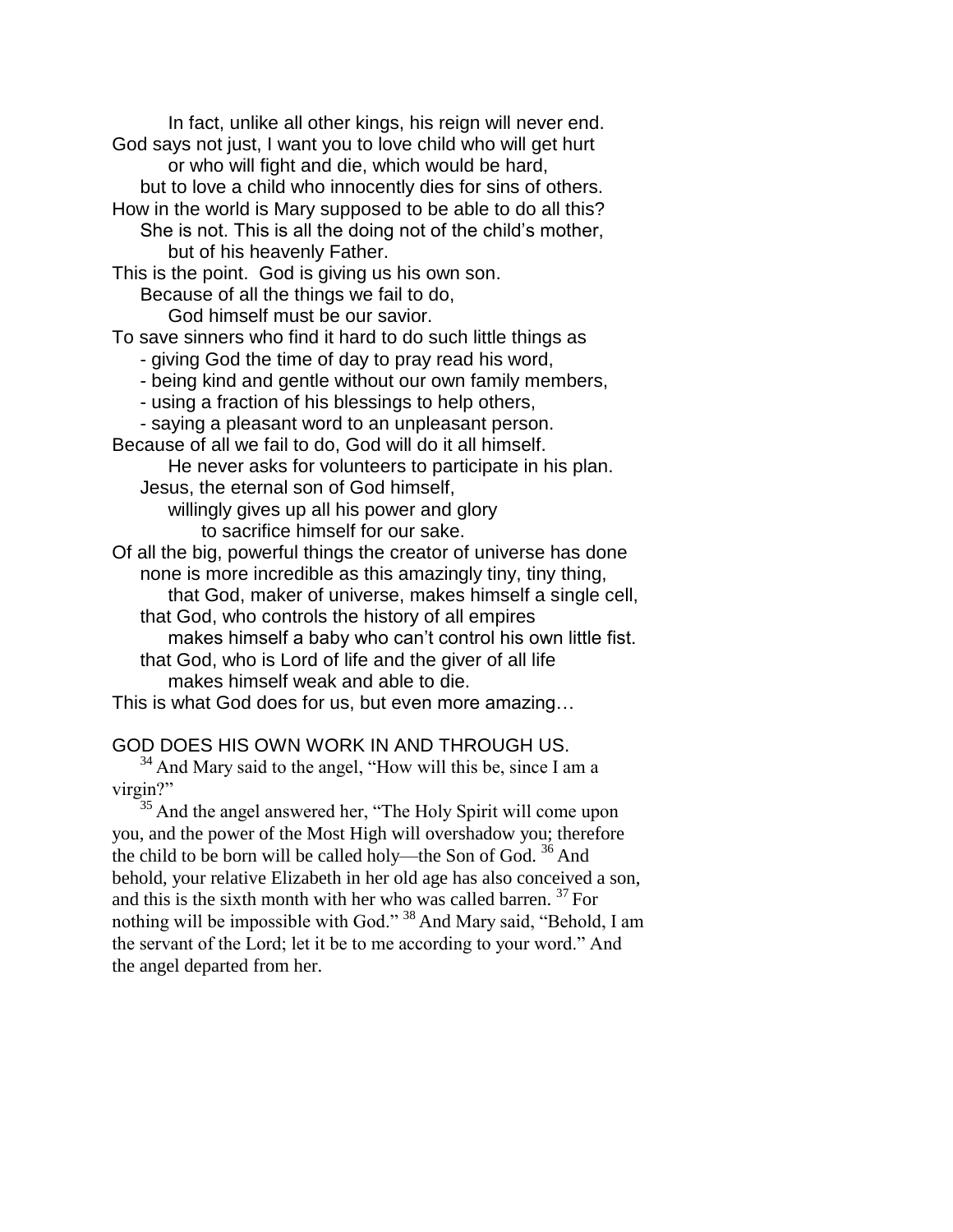If you have household repair job to do or big meal to prepare, which is harder, to do it right & on schedule all by yourself, or to do it right & on schedule with help of a 4 year old who has a million questions? Questions like, "How will this be?" But God seems to like to do things the hard way, because even though he has to do everything for us, he desires at the same time to do everything with us. I think God could have given Jesus a human body without Mary, he did it before with Adam. God could feed our children without our hard work. He did it when Israel was in the wilderness. God could spread the gospel without our being witnesses. He has angelic messengers. But this is not how God in his wisdom chooses to do things. Instead he does all this & more through people like us. Nothing is impossible with God. Can you believe that? If so, now can you believe something even harder to believe, that nothing is impossible for God to do with us? I don't remember being a whiney little kid, but I do remember my mother saying to me, "Can't is your middle name." Have we outgrown saying & thinking, "I can't" Like a young unmarried girl who can't imagine what God is telling her will happen, I can't endure this, I can't stand that, I can't forgive them. It is true. I can't. But God can and God is at work in me. Another thing about how God chooses to do his work is that he does it through his word. v. 37 literally says in Greek: No word shall be impossible" He created the world and he conceived Jesus in Mary with a word, the word made flesh. And this is how he does his work in us, through his word, his word which is living and active, but his word which can be ignored & resisted by us so it becomes totally unfruitful, like seed on a rock. God's word works in our hearts to cause us to respond, "I am the servant of the Lord, let it be to me according to your word." May we indeed have the forgiveness, the hope, the ability to do what is right, eternal life in heaven, all of which are given to us by God's word.